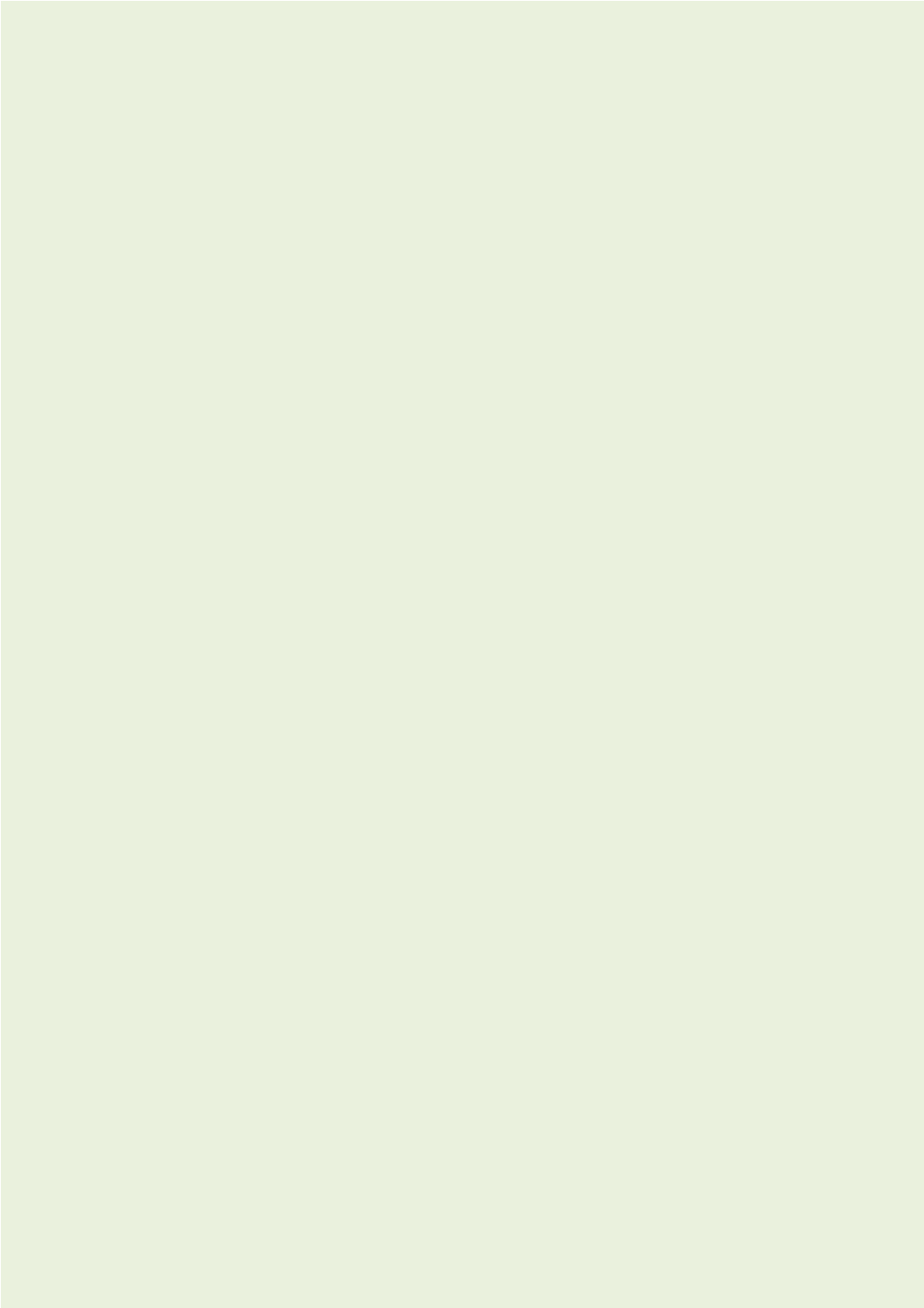### **CHAPTER-VII: FOLLOW UP OF AUDIT OBSERVATIONS**

#### **7.1 Follow-up action on Audit Reports**

As per instructions issued by the Finance Department (June 1996), concerned Administrative Departments are required to prepare an *suo motu* Explanatory Note on Paragraphs/Reviews included in the Audit Reports indicating the action taken or proposed to be taken and submit the 'Action Taken Notes' to the Assembly Secretariat with a copy to Accountant General and Secretary, Finance Department, within three months from the date of receipt of the Report.

Further, as regard submission of *suo motu* Explanatory Notes on paragraphs included in the Reports of the Comptroller and Auditor General of India from 2008-09 to 2017-18, it was noticed that the concerned Administrative Departments did not comply with the time frame. As of April 2020, *suo motu* Explanatory Notes on 193 Paragraphs of the Audit Reports were outstanding from various Departments **(***Appendix-7.1***)**.

As per decision taken in the national level conference on "Legislature Audit Interface" held in July, 2010, State PAC/COPU has transferred 144 Paras pertaining to the period from 1994-95 to 2007-08 to the State Government for their follow-up. But no Action Taken Report on these have been received from the concerned Departments (March 2020).

The Administrative Departments were also required to take suitable action on recommendations made in the PAC/CoPU Reports presented to the State Legislature. The PAC specified the time-frame for submission of Action Taken Notes (ATNs) as one month up to the 68th Report. Review of 16 Reports of the PAC containing recommendations on 94 Paragraphs in respect of 25 Departments included in Audit Reports and presented to the Legislature between September 1994 and September 2015, revealed that no Department had sent any ATN to the Assembly Secretariat as of March 2019. Thus, status of the recommendations contained in the said Reports of the PAC, and whether these were being acted upon by the Administrative Departments, could not be ascertained in audit **(***Appendix-7.2***)**.

Two Public Accounts Committee (PAC) meetings were held in September 2019 and January 2020 after a gap of over 12 months. The PAC met earlier in October 2018. The Committee selected total 86 paras in respect of 15 Departments pertaining to the period from 2008-09 to 2016-17 for discussion in the meetings. The concerned Departments furnished their replies against the paras to the Principal Accountant General Office and the same were examined and vetted by this office. The detailed para-wise comments of the Principal Accountant General against the replies furnished by the Departments was forwarded to the State Legislative Assembly. (Details in *Appendix-7.3 & 7.4*).

#### **7.2 Audit Committee Meeting**

No Audit Committee Meetings were held for discussion and settlement of Outstanding Inspection Reports during 2018-19.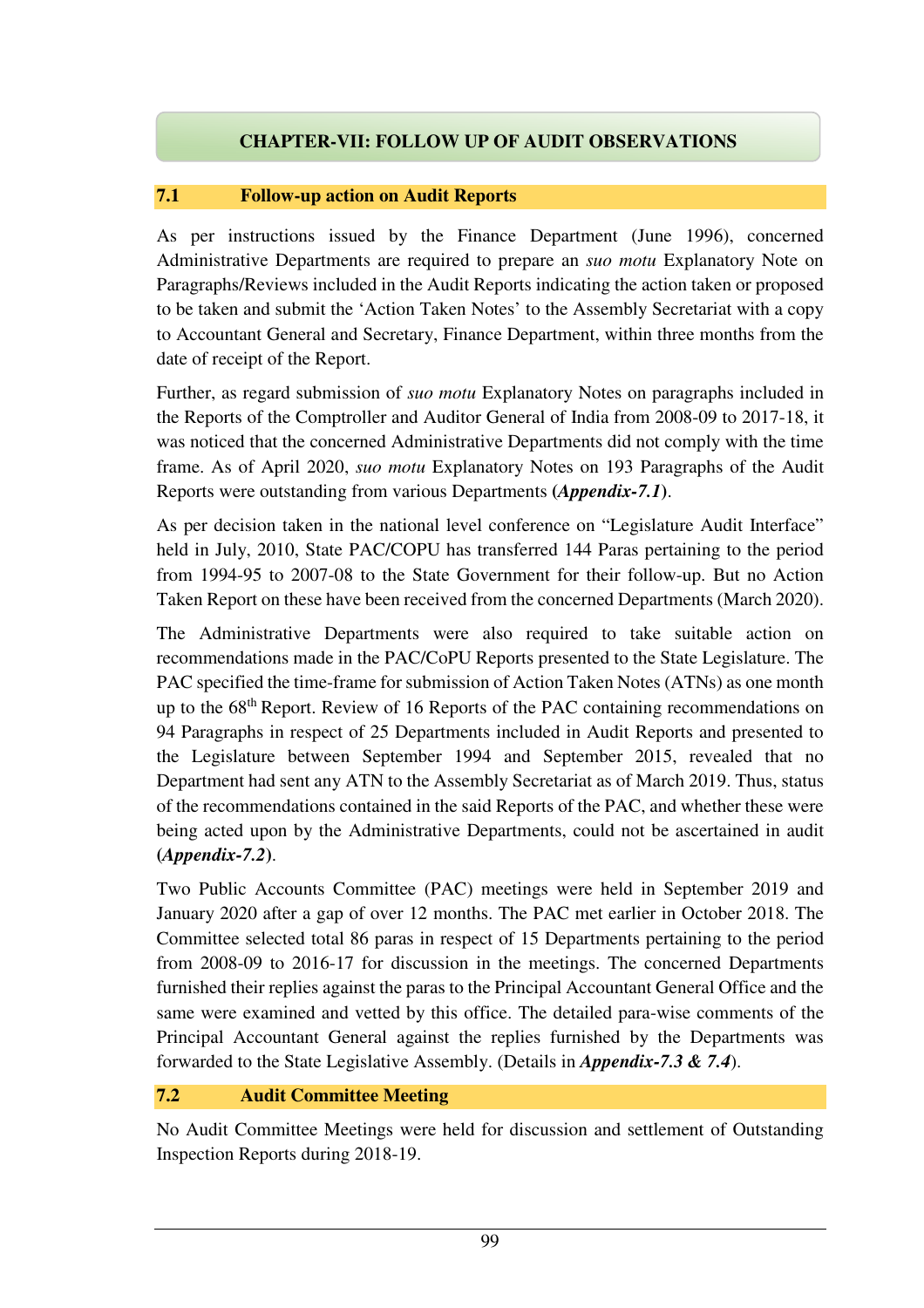*The Government may consider constituting a committee headed by the Chief Secretary to monitor the response of Departments to audit observations in a time bound manner and for clearance of old outstanding IRs.* 

#### **7.3 Response to Audit Observations**

**5,246 Paragraphs pertaining to 956 Inspection Reports, involving** ` **4,391.29 crore were outstanding as of March 2019 and even first replies to the 455 Inspection Reports were not received.** 

Principal Accountant General conducts periodical inspection of Government Departments to test-check transactions and to verify maintenance of important accounting and other records as per prescribed rules and procedures. When important irregularities detected during inspections are not settled on the spot, they are included in Inspection Reports (IRs) that are issued to concerned Heads of Offices, with a copy to the next higher authority and the Government. Government instructions provide for prompt response to IRs by the executive to ensure timely remedial action in compliance to prescribed rules and procedures and to fix responsibility for serious lapses pointed out in IRs. Serious irregularities are also brought to the notice of concerned Heads of Departments by the Office of the Principal Accountant General. A half-yearly report of pending IRs is sent to the Commissioner/Secretary of the Department to facilitate monitoring of the audit observations in the pending IRs.

As of March 2019, 5246 Paragraphs relating to 956 IRs pertaining to 440 offices of 61 Departments remained outstanding. Even initial replies, which were required to be received from the Heads of Offices within one month from the date of issue were not received from 313 offices for 455 IRs issued between 1985-86 to 2018-19. A review of outstanding IRs in three Departments indicated serious irregularities which were pending settlement as given below:

| SI.            | <b>Nature of</b>          | <b>Health &amp; Family</b> |        | <b>Rural Works</b> |               | <b>Public Health</b>           |               |
|----------------|---------------------------|----------------------------|--------|--------------------|---------------|--------------------------------|---------------|
| No.            | <i>irregularities</i>     | Welfare                    |        | <b>Department</b>  |               | <b>Engineering &amp; Water</b> |               |
|                |                           |                            |        |                    |               | <b>Supply</b>                  |               |
|                |                           | No. of                     | Amount | No. of             | <b>Amount</b> | No. of                         | <b>Amount</b> |
|                |                           | Paragraphs                 |        | <b>Paragraphs</b>  |               | <b>Paragraphs</b>              |               |
| 1              | Unfruitful                |                            |        |                    |               |                                |               |
|                | Expenditure/Wasteful      | 1                          | 409.77 | $\overline{4}$     | 7717.98       |                                | 22.88         |
|                | Expenditure               |                            |        |                    |               |                                |               |
| $\overline{2}$ | Avoidable                 | 4                          | 104.60 |                    | 52.57         | 1                              | 62.38         |
|                | Expenditure               |                            |        |                    |               |                                |               |
| 3              | Outstanding/Short         | $\mathbf{0}$               | 0.00   | $\overline{0}$     | 0.00          | $\theta$                       | 0.00          |
|                | Realisation<br>of         |                            |        |                    |               |                                |               |
|                | VAT/Security              |                            |        |                    |               |                                |               |
|                | Deposit etc.              |                            |        |                    |               |                                |               |
| 4              | <b>Idle Investment</b>    | 1                          | 9.21   |                    | 115.48        | 3                              | 57.79         |
| 5              | Doubtful Expenditure      | 2                          | 46.92  | $\mathbf{0}$       | 0.00          | 13                             | 859.08        |
| 6              | <b>Excess Expenditure</b> | $\overline{2}$             | 8.41   | 4                  | 543.70        | 26                             | 742.43        |

| Table: 7.3.1- Details of review of outstanding IRs in three Departments |  |  |
|-------------------------------------------------------------------------|--|--|
|-------------------------------------------------------------------------|--|--|

 $( \bar{\mathbf{z}}$ *in lakh*)